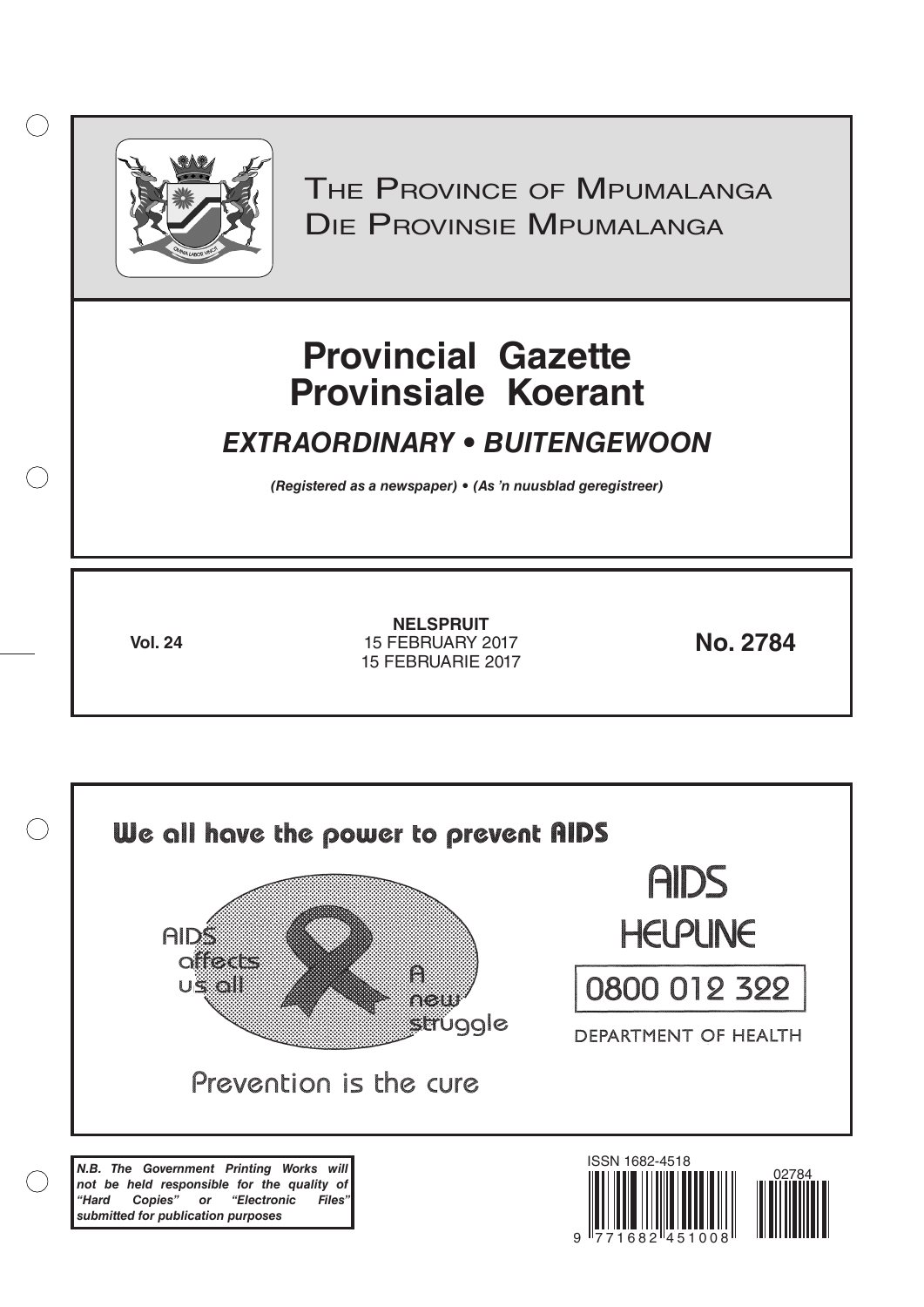## **IMPORTANT NOTICE:**

**The GovernmenT PrinTinG Works Will noT be held resPonsible for any errors ThaT miGhT occur due To The submission of incomPleTe / incorrecT / illeGible coPy.**

**no fuTure queries Will be handled in connecTion WiTh The above.**

#### **CONTENTS**

|    |                                                                                                       | Gazette<br>No. | Page<br>No. |
|----|-------------------------------------------------------------------------------------------------------|----------------|-------------|
|    | <b>PROVINCIAL NOTICES • PROVINSIALE KENNISGEWINGS</b>                                                 |                |             |
| 16 | Mpumalanga Gaming Act (5/1995) as amended: Application to transfer White River Bookmaker Licence from | 2784           |             |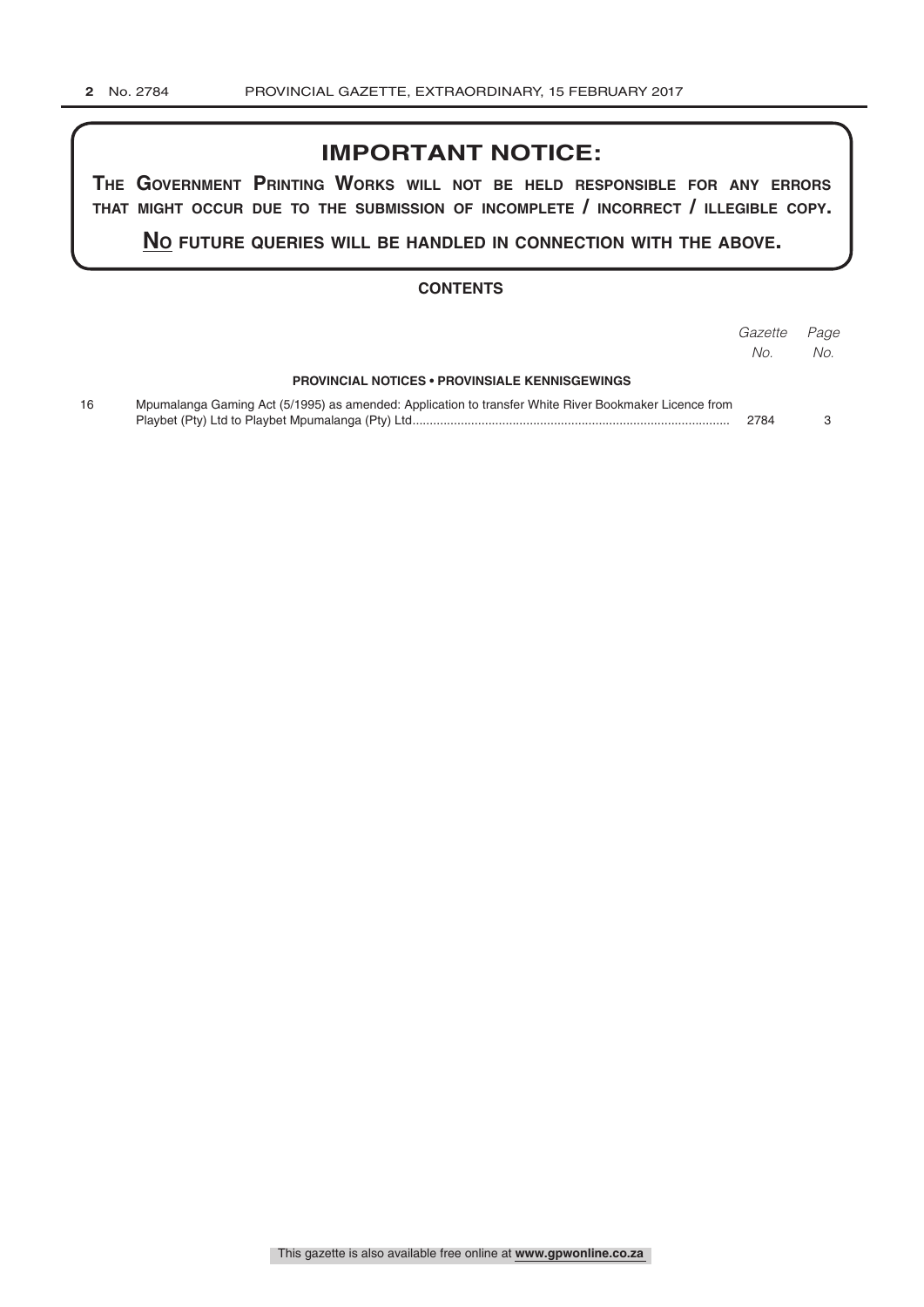## Provincial Notices • Provinsiale Kennisgewings

### **PROVINCIAL NOTICE 16 OF 2017**

#### **MPUMALANGA GAMING ACT, 1995 (ACT 5 OF 1995) AS AMENDED**

## APPLICATION TO TRANSFER WHITE RIVER BOOKMAKER LICENCE FROM PLAYBET (PTY) LTD TO **PLAYBET MPUMALANGA (PTY) LTD**

Notice is hereby given that Playbet (Pty) Ltd registration number 2010/011826/07 trading as Playbet White River, situated at Shop 12, 4 Theo Kleynhans Street, White River intends submitting an application to the Mpumalanga Gambling Board for the transfer of the bookmaker licence to Playbet Mpumalanga (Pty) Ltd registration number 2016/298688/07.

The application will be open for public inspection at the office of the Mpumalanga Gambling Board at First Avenue, White River, South Africa, 1240, from 15 February 2017 to 15 March 2017. Attention is directed to the provisions of Section 26 of the Mpumalanga Gaming Act, 1995, (Act 5 of 1995) as amended, which makes provision for the lodging of written objections in respect of the application. Such objections should be lodged with the Chief Executive Officer, Mpumalanga Gambling Board, First Avenue, Private Bag X9908, White River, South Africa, 1240, within the aforementioned public inspection period.